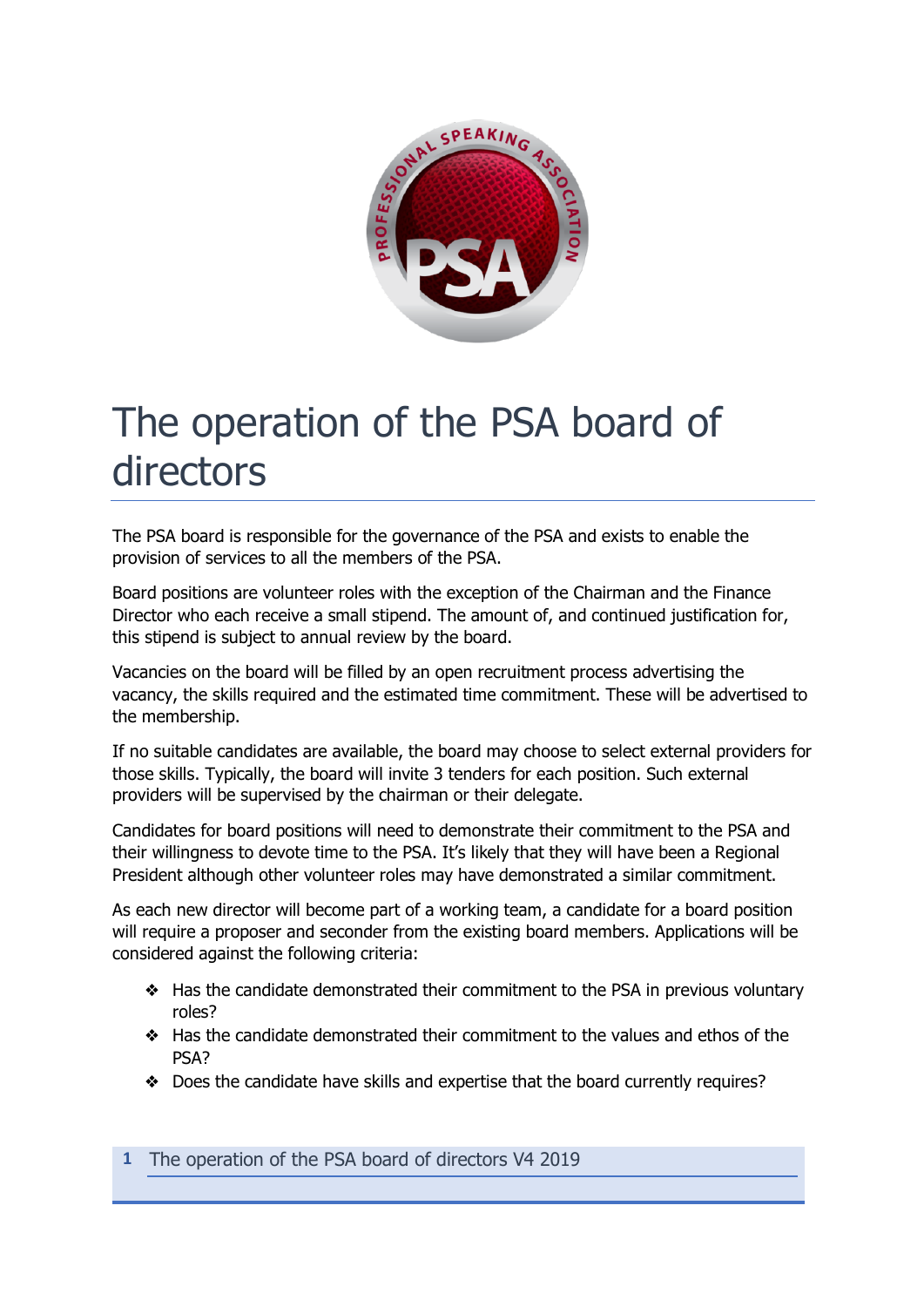- ❖ Will the candidate be a good team player, able to contribute effectively to the board?
- ❖ Will the candidate be able to operate effectively in a non-executive role?

The proposer and seconder will nominate the candidate, and the candidate will then be put before the members at the AGM, where the members will vote for their preferred candidate for election to the board

Typically, a director will serve a four-year term and can be re-elected should the membership so wish and the director is willing, although no director may serve longer than eight years.

Directors joining the Board will be taking on an area of responsibility and will be expected to contribute to the board meetings where objectives and actions are agreed. Formal board meetings take place four times a year, and directors will be expected to attend at least three a year. Attendance may be in person or remotely. Directors may also participate in additional calls and meetings with other directors and/or others in the PSA, as part of their role – these are not considered to be a substitute for attending board meetings. The directors responsible for those objectives and actions will be held to account by the rest of the board. Each board member will have the right to create teams of volunteers to achieve those objectives.

If a director (including the Chairman and FD) repeatedly fails to deliver against agreed objectives or fulfil agreed actions, they may be asked to tender their resignation.

Each board member will be expected to establish and share with other board members a succession plan so that their responsibilities can be fulfilled when the board member reaches the end of their term.

## **Board Decision Process**

The board of directors is responsible for the provision of services to all members of the PSA.

To fully consider the impact on the organisation of any proposals the proposer must submit a business case in the agreed format at least a week before the board meeting.

The board reserves the right to request additional information, reject or accept a proposal.

This process applies to any changes to the current established mode of operation and all proposers.

Most decisions will be made by a simple majority vote of the board but the following items require a majority of 75% or greater of the full board:

Capital expenditure of  $> \text{\pounds}5,000$ 

Entering into a loan or other financing arrangement

Entering into a contract where the annual expenditure exceeds £10,000

## **2** The operation of the PSA board of directors V4 2019